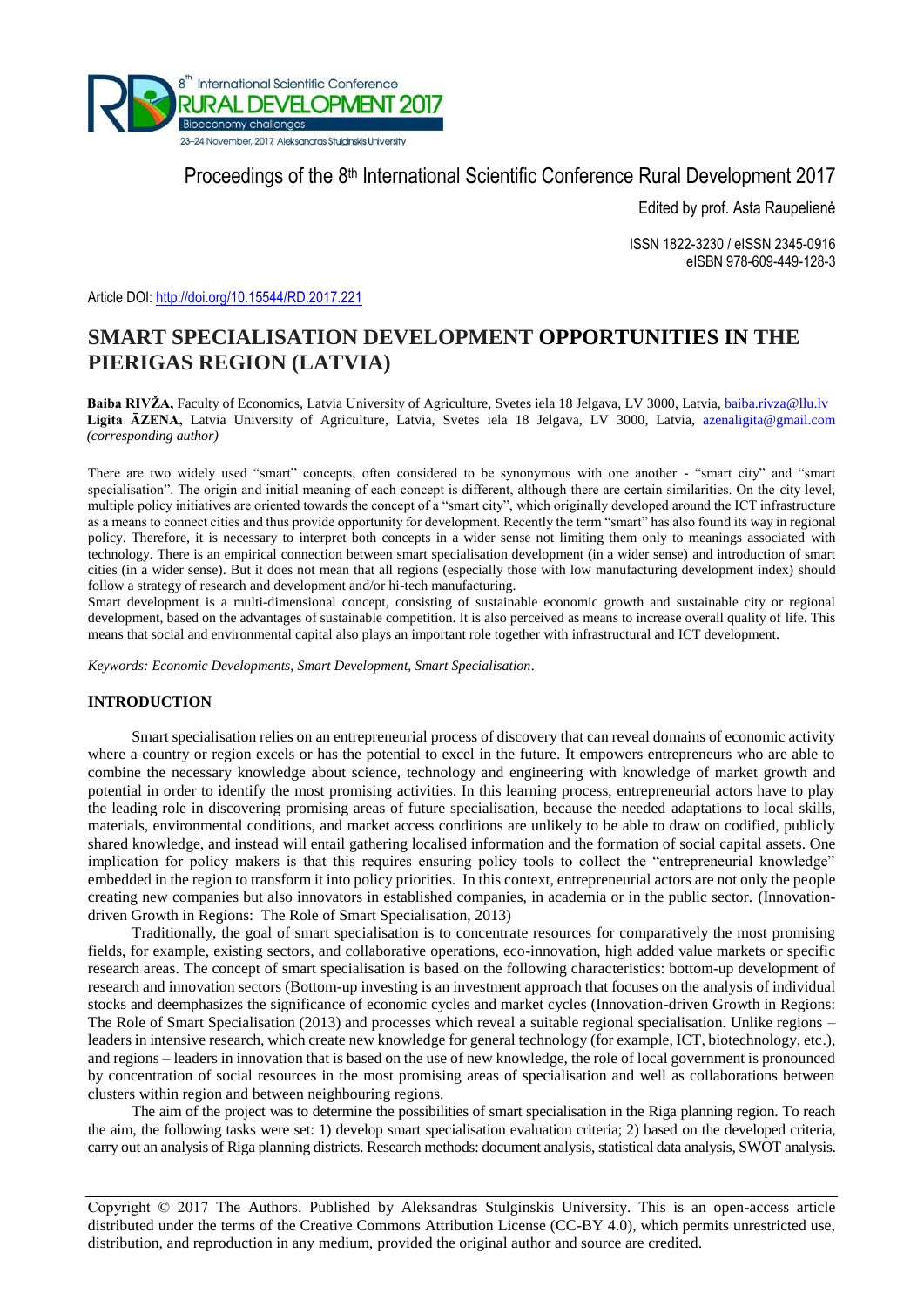#### *Proceedings of the 8th International Scientific Conference Rural Development 2017*

"The basis for the concept of smart specialisation is the concept of improving local knowledge and teaching" (McCann un Ortega-Argiles, 2011). This means that the concept includes more than overarching, resource-based, existing and potential specialisation development that is based on technology and ICT development. "Regional smart specialisation policy progress will therefore demand well-planned action and involvement of local participants and institutions (Barca, 2009). Therefore, smart specialisation can be characterised with a goal-oriented collaboration of all involved parties across all levels (Innovation-driven Growth in Regions: The Role of Smart Specialisation, 2013). "It is important to include all questions regarding local non-material capital, including skills, competencies and institutional questions in any regional smart specialisation strategy" (Riga planning regional smart specialisation, 2014).

Thoroughly considered specialisation involves formation and development of a vision by identifying the most competitive advantages, strategic priorities and use of smart policy to increase the knowledge-based potential in any region, be it strong or weak, with access to high technologies or low technologies.

Traditionally, smart specialisation schema is focussed on development of long-term technical infrastructure and knowledge-heavy economy, that is, clever extraction and consumption of energy, highly developed ICTs, knowledgebased green economy, medicine, engineering. This characterised the general principles of smart specialisation, but there is a lack of emphasis on development that is suitable for a particular region and the high importance of collaboration.

Support for smart business environment development aimed to attract both domestic and foreign investors, and to promote new business start-ups and existing business expansion in the municipality, creating new jobs in the population, reduce the drain on the other areas. It is important to determine the areas aid guidelines taking into account the specificity of each territory and opportunities, thus defining the direction of development and the possible specialization.

It is necessary to increase economic activity in areas near the big cities, attracting and using the surrounding areas of resources in support of business, transport and ICT infrastructure to fully exploit and develop the potential of educational institutions and encouraging the mobility of citizens. It would encourage new business and job creation, stimulating the life and work of the great city nearby.

## **MATERIALS AND METHODS**

Two methods were used to analyse Riga planning region smart specialisation development: an evaluation system developed by Vienna Technical University (smart economy, smart people, smart administration, smart mobility, smart environment and smart living) and the research results of State research programme EKOSOC-LV project 5.2.3. "Processes and opportunities of Latvian regional and rural development within the context of knowledge economy".

During the study, we tested the assumption whether, three of the six aforementioned characteristics can be considered to be the strengths of Latvia: smart people, smart living and smart environment. Furthermore, promoting Latvian and Riga planning region to comply with characteristics of smart administration and smart mobility, could result in a smart and efficient economy that could be considered to be the cornerstone to develop smart specialisation of Riga planning region. (Riga planning regional smart specialization, 2014). The data from the EKOSOC-LV 5.2.3 project confirm a nationwide trend, because development of three regions, was evaluated as smart economy by our experts. During the study, we developed a hierarchy analysis model for each Latvian region, carried out expert interviews, and analysed the acquired data.

#### **RESULTS AND DISCUSSION**

## **Comparative analysis of the districts of Riga planning region**

Globalization and demographic change, in recent decades occurred in urban and rural areas, the role and prospects of development change. Because people from rural areas have moved to the cities, because there has wider work, education and entertainment options, as well as urban areas offer a much higher quality of life standards. Cities have become very important for a country's economic success in the creation, in the city are those that attract and which focuses growth significant resources that globalization has become very mobile - human resources (people, students, tourists, etc.), companies, investors, research, development of innovation, large-scale events, etc.

To evaluate all opportunities for smart specialisation of Riga planning region, one needs to understand the present situation in the region, its specifics, and projected role in the context of future trends. It is important to carry out evaluation and understand the potential on all levels starting from the whole region, down to individual locations. In the present study, we evaluated the situation at the regional level employing two different methods. One of them includes summarising and comparison of developmental indicators, which explains the present situation via a territorial development index.

|  |  | Table 1. Pieriga planning region economic profile |  |
|--|--|---------------------------------------------------|--|
|  |  |                                                   |  |

| Territory   | Area 10 437 km <sup>2</sup> Local governments 30 Republic cities 2 Rīga, Jūrmala |  |  |  |  |  |
|-------------|----------------------------------------------------------------------------------|--|--|--|--|--|
|             | Coastline 185 km Regional centres 4 Tukums, Ogre, Sigulda, Limbaži               |  |  |  |  |  |
| Inhabitants | Population(2013) 1 090 303 Net population change (2008-2013) -1,0 %              |  |  |  |  |  |
|             | Population density 105 ppl/km <sup>2</sup> in Riga 165 ppl/km <sup>2</sup>       |  |  |  |  |  |
| Economic    | IKP $(2010)$ 11 690 EUR per capita. Income tax $(2012)$ 554 EUR/pers.            |  |  |  |  |  |
|             | Number of businesses (2011) 77 662 Average wage (2013) 785 EUR                   |  |  |  |  |  |

*Source: Riga planning region's economic profile, 2014*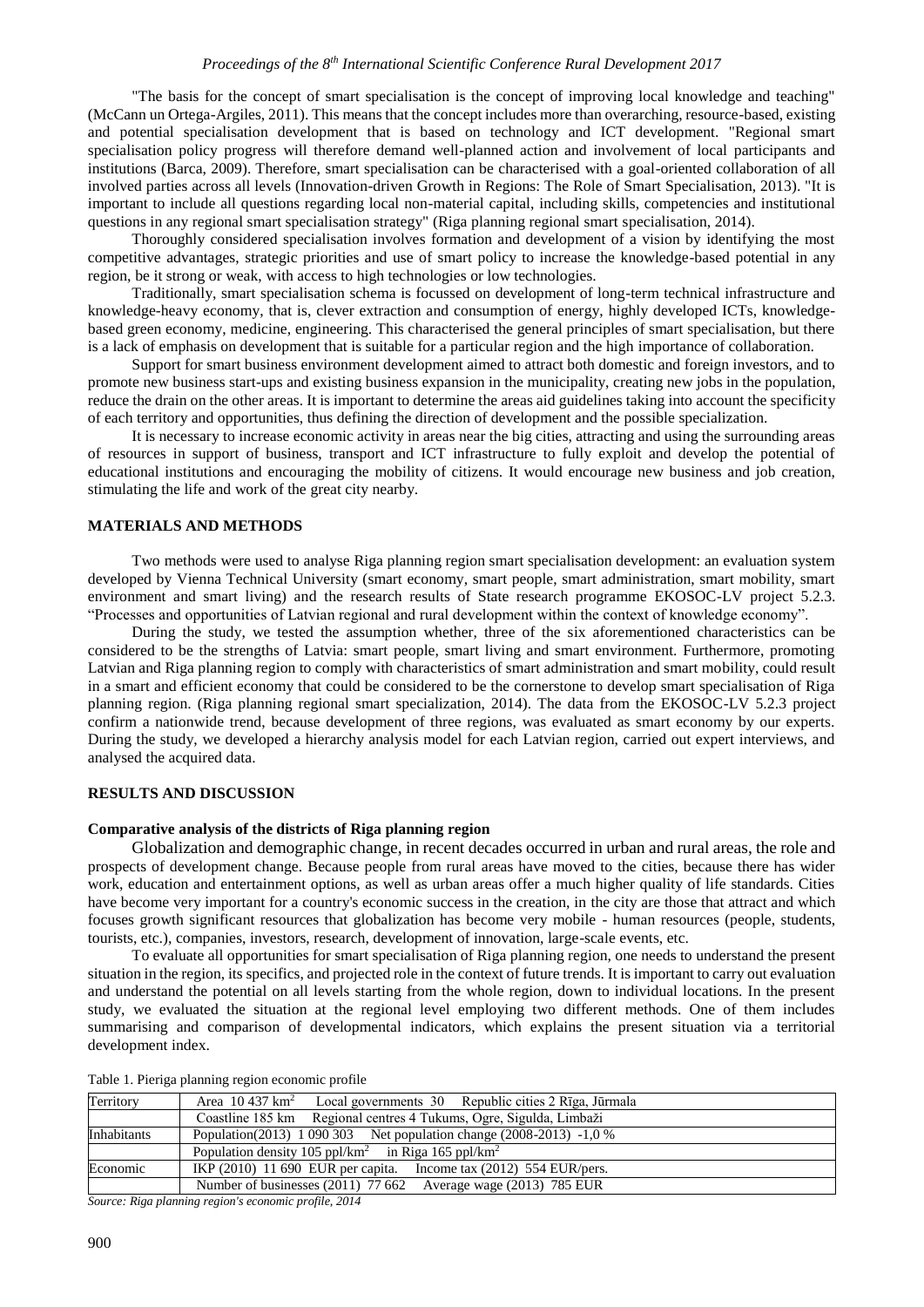

Figure 1. Riga planning region within Europe *Source: Riga planning region's economic profile, 2014*



Figure 2. Administrative territories of the Riga planning region *Source: Riga planning region's economic profile, 2014*

Riga planning region (See Fig. 1, 2) is region of the capital city and is presently heavily monocentric. Riga city is the socioeconomic core that develops a wide network of functional ties around it. The suburban areas are becoming home to a society that chooses to work in the Riga city, but live just outside of it – area commonly known as Pieriga (see Table 1). (Riga Planning Region of the current situation description and analysis, 2014). Keeping in mind the aforementioned regional characteristics, we summarised 28 basic indicators of development for 28 regions, which were then used to evaluate smart economy trends (8 indicators per region) (data from the EKOSOC-LV 5.2.3 project). To explore the situation, we initially divided the data into 28 regional clusters (excl. Riga and Jurmala cities), based on smart economy indicators. (see Tebles 2 and 3). (Basic development indicators of planning regions, republic cities and regions, VARAM, 2014)

Traditionally, regional government data describing development only include demographic data and basic economic indicators, therefore results are not always objective, and do not characterise potential development. These data clearly show the unequal social and economic situation in the region, emphasise the reasons for social and economic conflict in Riga and Pieriga, clearly describe the monocentric nature of the region and the consequent difficulties regarding the overall development of the region. Following the determination of the middle rank, regions with varied demographic and economic indications can be clearly identified. (Riga planning regional smart specialization, 2014)

Clusters of similar positions:

- 1. Leader regional governments of Pieriga territories Ādažu, Baldones, Carnikavas, Engures, Garkalnes, Ikšķiles, Ķekavas, Lielvārdes, Ogres, Olaines, Ropažu, Salaspils, Saulkrasti and Siguldas regions;
- 2. Direct Pieriga territories Babīte, Inčukalns, Mārupe and Stopiņi regions;
- 3. Central and coastal territories Aloja, Kandava, Krimulda, Ķegums, Limbaži, Mālpils, Salacgrīva, Sēja and Tukums regions;
- 4. Remote territories Jaunpils region.

The 28 regions of the Riga planning region were divided in 4 groups based on cluster analysis. Direct Pieriga territories (Group 3) exhibit the highest indicators, followed by Group 4 (territories close to Pieriga) Group 2 (Central and coastal territories) and Group 1 (Remote territories). Cluster analysis includes the most important indicators – the percentage of population with higher education, number of innovative businesses, innovative business employees, turnover per employee, number of self-employed individuals per 1000 people, the amount of EU funding and support attracted per 1000 inhabitants. (Table 2).

| <b>Final Cluster Centers</b>            |                |            |            |           |  |  |  |  |
|-----------------------------------------|----------------|------------|------------|-----------|--|--|--|--|
|                                         | <b>Cluster</b> |            |            |           |  |  |  |  |
|                                         |                |            |            |           |  |  |  |  |
| <b>Number of Cases in each Cluster</b>  |                |            |            | 14        |  |  |  |  |
| Higher Ed.                              | 11,90          | 16.14      | 30,73      | 26,46     |  |  |  |  |
| Innovative businesses                   | 14             | 18         | 27         | 27        |  |  |  |  |
| Innov. bus. turnover                    | 9,95           | 3,45       | 5,83       | 9,49      |  |  |  |  |
| Innov. bus. employees                   |                | 10         | 12         | 18        |  |  |  |  |
| Turnover per employee                   | 64350          | 10811      | 22030      | 23797     |  |  |  |  |
| Self-employed per 1000 inhabitants      | 18             |            |            | 20        |  |  |  |  |
| ERAF_ESF_KF, EUR per 1000 inhabitants   | 152316,28      | 749208,19  | 3027922,64 | 884332,04 |  |  |  |  |
| ELGF_ELFLF_ZF, EUR per 1000 inhabitants | 7261914.66     | 2017783,86 | 280369.36  | 428252.46 |  |  |  |  |

Table 2. Distribution of RPR regional economic profile data clusters

*Source: by the author, data from the EKOSOC-LV 5.2.3 project.*

Table 3 summarises local governments of the Riga planning region in a ranking based on their basic indicators of development. This clearly draws a picture, where the regions in near proximity of Riga city as well as some leader regional governments exhibit positive demographic indicators, lower unemployment and more local government income per capita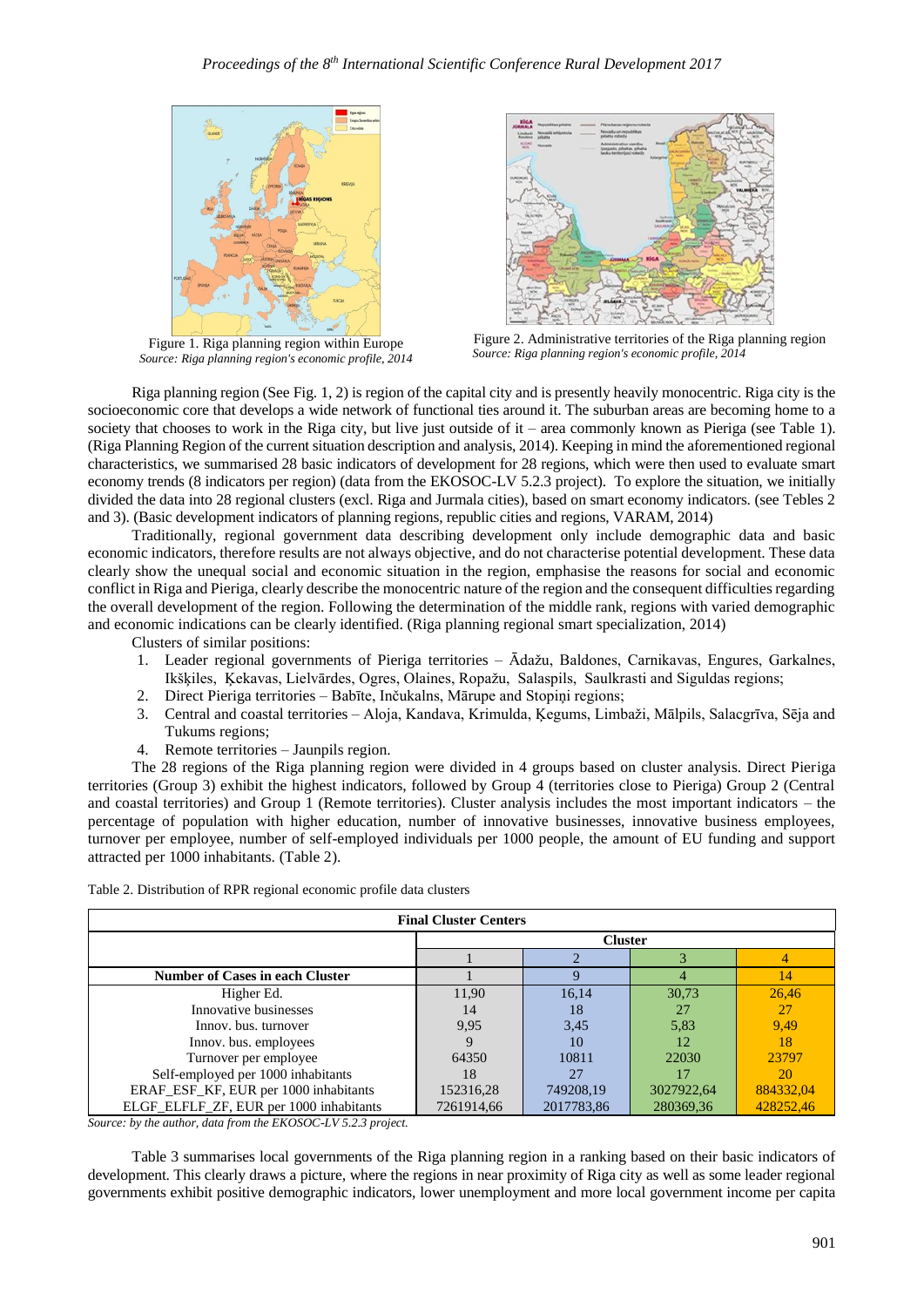due to more income tax to be collected. At the same time, other regions lag behind with lower population density, larger share of population outside working age and a significantly smaller number of economically active statistical units in the market sector. Situation reveals a significant factor that is impeding smart development – high degree of centralisation, development of a metro area which lacks its own economic basis – vast suburban areas that use services and infrastructure of the capital city, but do not support the capital city with tax payments, instead funding nearby Pieriga local governments. This situation has to be solved by means of planned and continuous collaboration, creation of new jobs in Pieriga territories, and releasing Riga city from some of the state and governing functions.

#### **Comparative analysis of Riga planning region territorial development**

To evaluate opportunities for development of Riga planning region smart specialisation, it is important to understand the present situation of the region, specifics and the prospective role in the context of future trends and evaluate the situation and potential in the regions.

Riga planning region is region of the capital city and is presently heavily monocentric. Riga city is the socioeconomic core that develops a wide network of functional ties around it. The suburban areas are becoming home to a society that chooses to work in the Riga city, but live just outside of it – area commonly known as Pieriga (see Table 1). (LR Ministry of Economy report on the business environment, 2015).

As data traditionally thought to describe the basic indicators of development are mostly focused on demographics and economy, while not objectively describing development opportunities of local governments and potential for specialisation, the present study focussed on criteria describing smart specialisation.

| <b>Cluster Membership</b> |                         |                |                 |  |  |  |  |
|---------------------------|-------------------------|----------------|-----------------|--|--|--|--|
| Case Number               | Region                  | Cluster        | <b>Distance</b> |  |  |  |  |
|                           | Ādaži region            | 4              | 73296,224       |  |  |  |  |
| $\overline{2}$            | Aloja region            | $\overline{2}$ | 1398033,160     |  |  |  |  |
| 3                         | Babīte region           | 3              | 162011,057      |  |  |  |  |
| 4                         | <b>Baldone</b> region   | 4              | 122521,418      |  |  |  |  |
| 5                         | Carnikava region        | 4              | 300479,304      |  |  |  |  |
| 6                         | <b>Engure region</b>    | 4              | 716362,142      |  |  |  |  |
| 7                         | <b>Garkalne</b> region  | 4              | 859653,855      |  |  |  |  |
| 8                         | Ikšķile region          | 4              | 180588.861      |  |  |  |  |
| 9                         | Inčukalns region        | 3              | 909183,239      |  |  |  |  |
| 10                        | Jaunpils region         |                | ,000            |  |  |  |  |
| 11                        | Kandava region          | 2              | 597046,835      |  |  |  |  |
| 12                        | Krimulda region         | $\overline{2}$ | 712749,367      |  |  |  |  |
| 13                        | Kegums region           | $\overline{c}$ | 726816,884      |  |  |  |  |
| 14                        | Kekava region           | 4              | 277754.648      |  |  |  |  |
| 15                        | Lielvārde region        | 4              | 626930,260      |  |  |  |  |
| 16                        | Limbaži region          | $\overline{2}$ | 371170,342      |  |  |  |  |
| 17                        | Mālpils region          | $\overline{2}$ | 653666,764      |  |  |  |  |
| 18                        | Mārupe region           | 3              | 119839,012      |  |  |  |  |
| 19                        | Ogre region             | 4              | 614839,716      |  |  |  |  |
| 20                        | Olaine region           | 4              | 266711,656      |  |  |  |  |
| 21                        | Ropaži region           | 4              | 170083,142      |  |  |  |  |
| 22                        | Salacgrīva region       | $\overline{2}$ | 316868,256      |  |  |  |  |
| 23                        | <b>Salaspils region</b> | 4              | 599074,562      |  |  |  |  |
| 24                        | Saulkrasti region       | 4              | 830892,441      |  |  |  |  |
| 25                        | Sēja region             | $\overline{c}$ | 373419,069      |  |  |  |  |
| 26                        | Sigulda region          | 4              | 161772.787      |  |  |  |  |
| 27                        | Stopiņi region          | 3              | 951763,497      |  |  |  |  |
| 28                        | Tukums region           | $\overline{2}$ | 565344,789      |  |  |  |  |

| Table 3. Cluster analysis of the Riga planning region territories by basic indicators of development |  |  |  |
|------------------------------------------------------------------------------------------------------|--|--|--|
|                                                                                                      |  |  |  |
|                                                                                                      |  |  |  |

*Source: by the author, Ministry of Environmental Protection and Regional Development of the Republic of Latvia, by the author, 2015*

Pieriga region SWOT analysis was carried out based on 6 characteristics of smart development as per Vienna Technical University. Due to this, regional SWOT can be evaluated in 6 thematic groups:

- 1. E- Smart economy competitiveness;
- 2. S- Smart people Social and Human Capital;
- 3. P- Smart governance Participation;
- 4. M- Smart mobility Transportation and ICT;
- 5. V- Smart environment Natural resources;
- 6. Dz- Smart living Quality of life.

We summarised available statistical data and the analysis of strengths and weaknesses of Riga planning region. ("Riga planning regional smart specialization") Following the criteria describing smart development, we created a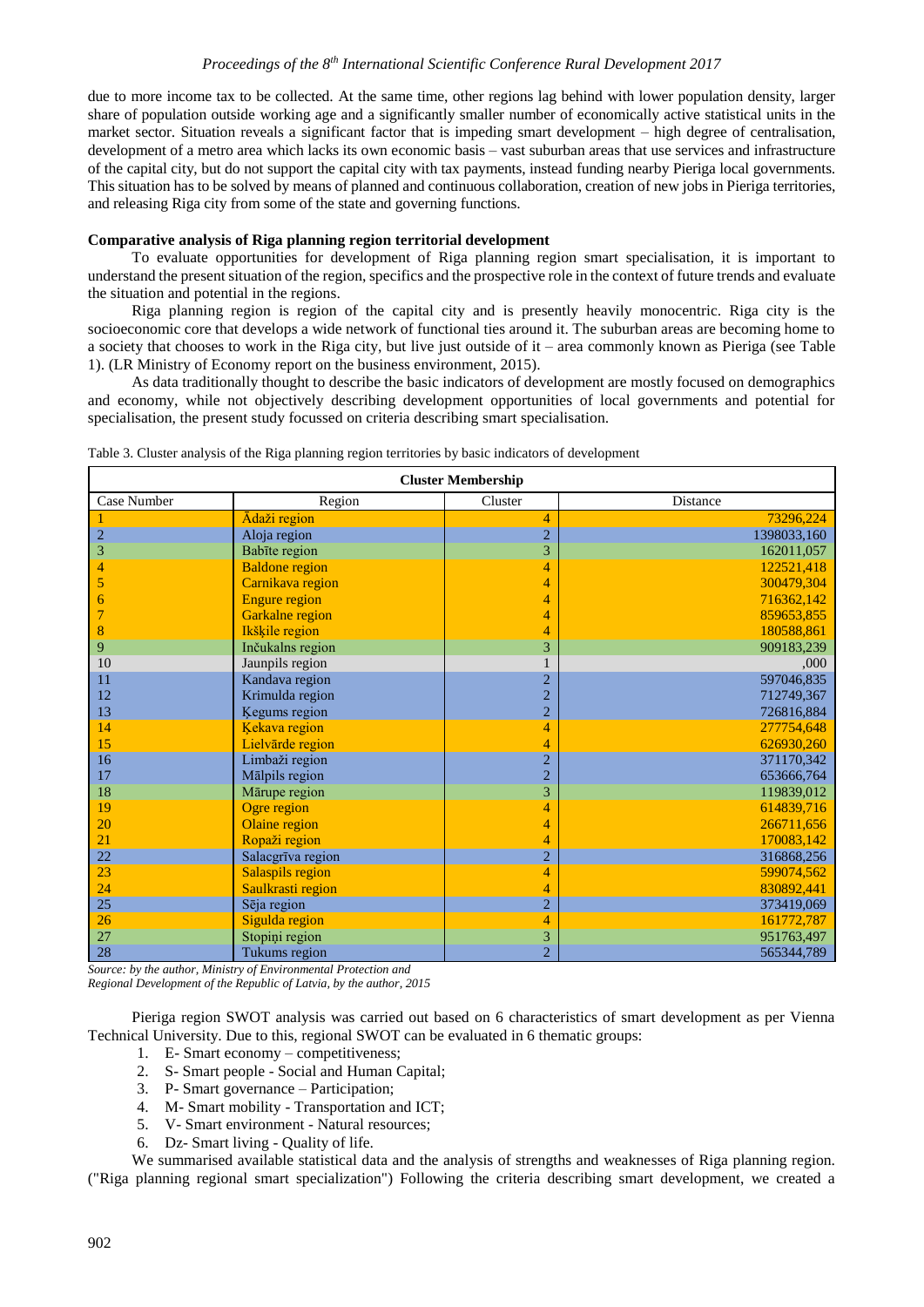schematic map overviewing the present situation regarding strengths, weaknesses, opportunities and threats of smart development (Table 4).

Six SWOT analyses for each local government have created a map of characteristics of each municipality regarding smart development. To reveal comparative advantages for each local government, we developed a schematic map (Table 4), where smart development strengths are coloured with brighter colours for each local government, whereas indicators that do not comply with the smart development framework and are, thus, considered to be weaknesses, are comparatively pale. On the right side of the schematic map, results are laid out within a table, showing the dominating strengths, weaknesses, and threats for smart development. For example, the economic competitiveness of Riga city involves more strengths, therefore it is labelled as an overall strength, whereas environment, power-efficiency, and administration of natural resources as well as governance includes more weaknesses and threats, therefore they are labelled as such. Society and mobility are opportunities for Riga city. Regarding threats, smart living (quality of life) can be regarded as one, because quite often Rigans opt to purchase property outside the city and move to the Pieriga municipalities due to the poor quality of life within Riga city. This is especially very characteristic of young families.

The evaluation of smart development criteria within the RPR reveals some correlations in the region (see Fig. 4). Most municipalities show greater strengths and opportunities in the indicators Smart people (social capital), combined with Smart environment (power efficiency, natural resources), with the combination resulting in Smart living. Smart people often are connected with Smart mobility (transportation and ICT), resulting in a more developed Smart economy (competitiveness). Sometimes a connection between Smart people and Smart administration (participation) can be observed, which also results in an improved Smart economy (competitiveness) (Riga planning regional smart specialization, 2014)

Nevertheless, to promote development that could be labelled as "Smart development" balanced throughout the whole Riga planning region and its municipalities, strengths and opportunities would need to outbalance weaknesses and threats in all indicators. Each local government needs to capitalise on their comparative advantages and promote a productive and sustainable development. Local governments should collaborate and their work ought to provide basic goods and services of a good quality throughout the region.

| Region                | $\mathbf S$                                                  |                         | W                                                 |                                   | $\mathbf{o}$            |                         | T                                 |                                   |  |
|-----------------------|--------------------------------------------------------------|-------------------------|---------------------------------------------------|-----------------------------------|-------------------------|-------------------------|-----------------------------------|-----------------------------------|--|
| Ādaži region          | $\overline{\mathbf{V}}$                                      |                         | E                                                 | $\mathbf{P}$                      | M                       | <b>DZ</b>               |                                   | $\overline{\mathbf{S}}$           |  |
| Aloja region          | $\mathbf{P}$<br>S                                            |                         | $\overline{\mathbf{V}}$                           |                                   | M                       | <b>DZ</b>               | $\bf{E}$                          |                                   |  |
| Babīte region         | S                                                            |                         | P                                                 | <b>DZ</b>                         | M                       | $\overline{\mathbf{V}}$ |                                   | $\mathbf{E}$                      |  |
| <b>Baldone</b> region | E                                                            | $\mathbf{V}$            | M                                                 |                                   | S<br>$\mathbf{P}$       |                         |                                   | $\overline{\mathbf{D}}\mathbf{Z}$ |  |
| Carnikava region      | S                                                            |                         | $\mathbf{P}$<br>$\overline{\mathbf{D}}\mathbf{Z}$ |                                   | $\overline{\mathbf{V}}$ |                         | ${\bf E}$                         |                                   |  |
| Engure region         | $\overline{\mathbf{V}}$                                      | <b>DZ</b>               | E                                                 | $\mathbf{P}$                      | M                       |                         |                                   | $\mathbf S$                       |  |
| Garkalne region       | S                                                            | M                       | <b>DZ</b>                                         | $\mathbf{P}$                      | M                       |                         |                                   | S                                 |  |
| Ikšķile region        | P                                                            |                         | $\bf{M}$                                          | $\overline{\mathbf{V}}$           | E                       | S                       |                                   | $\overline{\mathbf{D}}\mathbf{Z}$ |  |
| Inčukalns region      | $\overline{\mathbf{D}}\mathbf{Z}$                            |                         | S                                                 | $\mathbf{P}$                      | ${\bf E}$               | $\bf S$                 | $\mathbf M$                       |                                   |  |
| Jaunpils region       | $\mathbf{V}$                                                 | <b>DZ</b>               | M                                                 | ${\bf E}$                         | $\mathbf{P}$            |                         | ${\bf S}$                         |                                   |  |
| Kandava region        | <b>DZ</b>                                                    | $\overline{\mathbf{V}}$ | E                                                 | M                                 | $\overline{\mathbf{P}}$ |                         | S                                 |                                   |  |
| Krimulda region       | $\overline{\mathbf{V}}$<br><b>DZ</b>                         |                         | E                                                 |                                   | $\mathbf{P}$            |                         | S                                 |                                   |  |
| <b>Ķegums</b> region  | $\overline{\mathbf{V}}$                                      |                         | M                                                 | $\mathbf{P}$                      | E                       |                         | S                                 | <b>DZ</b>                         |  |
| Ķekava region         | <b>DZ</b>                                                    |                         | $\overline{\mathbf{V}}$                           | M                                 | E                       | <b>S</b>                |                                   | $\overline{\mathbf{P}}$           |  |
| Lielvärde region      | <b>DZ</b>                                                    | V                       | $\overline{E}$                                    | M                                 | $\mathbf{P}$            |                         |                                   | $\overline{\mathbf{S}}$           |  |
| Limbaži region        | <b>DZ</b>                                                    | $\overline{\mathbf{V}}$ | E                                                 |                                   | $\overline{\mathbf{M}}$ |                         | $\mathbf{P}$                      | S                                 |  |
| Mālpils region        | $\overline{\mathbf{V}}$                                      |                         | E                                                 | M                                 | M                       |                         |                                   | S                                 |  |
| Mārupe region         | S                                                            | E                       | $\overline{\mathbf{V}}$                           |                                   | <b>DZ</b>               | $\mathbf{P}$            | M                                 |                                   |  |
| Ogre region           | <b>DZ</b>                                                    |                         | $\mathbf{P}$                                      | E                                 | M                       | $\overline{\mathbf{V}}$ |                                   | S                                 |  |
| Olaine region         | E                                                            |                         | M                                                 | $\overline{\mathbf{V}}$           | S                       | $\overline{\mathbf{M}}$ | $\overline{\mathbf{D}\mathbf{Z}}$ |                                   |  |
| Ropaži region         | $\overline{\mathbf{D}\mathbf{Z}}$                            |                         | $\mathbf{P}$                                      | $\overline{\mathbf{V}}$           | S                       | M                       | E                                 |                                   |  |
| Salacgrīva region     | $\overline{\mathbf{V}}$<br><b>DZ</b>                         |                         | E                                                 | $\mathbf{P}$                      | M                       |                         | $\overline{\mathbf{S}}$           |                                   |  |
| Salaspils region      | $\overline{\mathbf{V}}$                                      |                         | $\mathbf{P}$                                      | $\overline{\mathbf{D}\mathbf{Z}}$ | S<br>M                  |                         | E                                 |                                   |  |
| Saulkrasti region     | $\overline{\mathbf{D}\mathbf{Z}}$<br>$\overline{\mathbf{V}}$ |                         | E                                                 |                                   | S                       |                         | $\mathbf{P}$                      | M                                 |  |
| Sēja region           | $\overline{\mathbf{V}}$                                      | <b>DZ</b>               | $\mathbf{P}$                                      |                                   | S                       | M                       |                                   | E                                 |  |
| Sigulda region        | $\overline{\mathbf{V}}$                                      |                         | $\mathbf{P}$                                      | $\mathbf{M}$                      | S                       | E                       |                                   | <b>DZ</b>                         |  |
| Stopiņi region        | P                                                            | <b>DZ</b>               | M                                                 |                                   | $\overline{\mathbf{S}}$ | E                       | $\overline{\mathbf{V}}$           |                                   |  |
| Tukums region         | $\overline{\mathbf{V}}$                                      |                         | <b>DZ</b>                                         | M                                 | $\bf{E}$                |                         | P                                 | S                                 |  |

Table 4. Riga planning region municipality smart development criteria

*Source: Riga planning regional smart specialization, 2014.*

Signage: E- Economic, Dz- Living, V- Environment, S- Society, P- Governance, M- Mobility.

The main advantages and limitations of smart development in the Riga planning region are the space of functional connections, well-developed transportation infrastructure within the borders of the Riga metro area. The development of Riga metro area borders is largely connected to the availability of transport infrastructure – roads, railways, airports and sea ports. It should be noted, however, in order to develop smart specialisation is an important indicator of the economy, which only a half of the 3 region municipalities, as a second important factor is an intelligent environment, which is